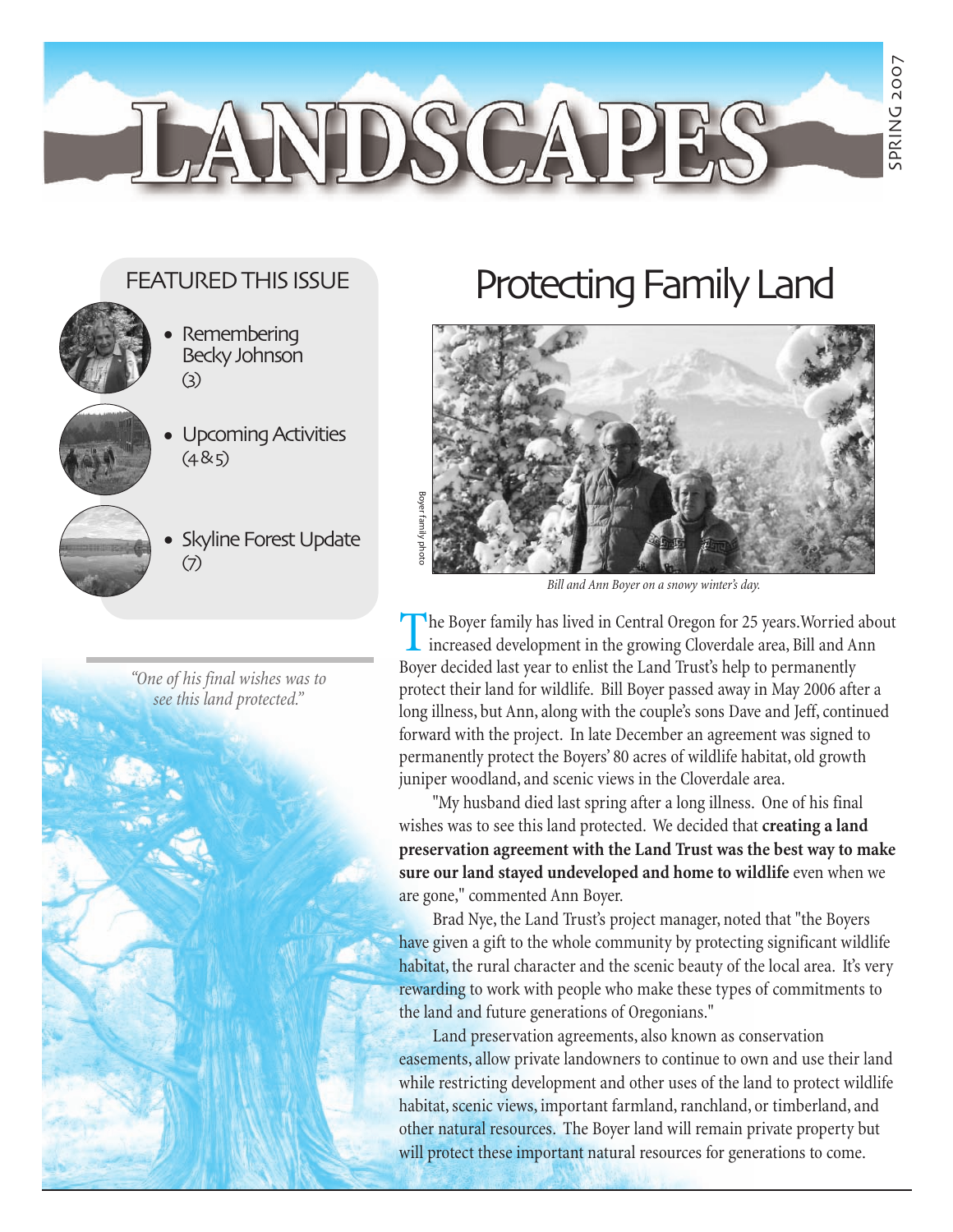## Finishing the Story of Our Future



*As Board President, Collins Hemingway has been leading the strategic planning process.*

**Board of Directors** Collins Hemingway President

> Rod Bonacker Vice-President

Mollie Chaudet Secretary

> Kit Korish Treasurer

Cal Allen Don Bauhofer Judy Clinton Erin Deggendorfer Bob Evans Jerry Norquist Bob Woodward

**Executive Director** Brad Chalfant

**Advisors** Chris Babcock Robert Brunoe Ruth Burleigh Jim Bussard Allen Dobbins C.E "Win" Francis Mike Hollern Elizabeth "Betsy" Johnson Jim Knapp Alice Koehler Rick Rupp John Shelk Bill Smith

> **Newsletter** Jessica Rawlings Layout/Design

ast fall, the Land Trust kicked off a **feedback** from four focus

groups, forty personal interviews, and an online survey of members.

Among the positives: You support the Land Trust because **we achieve real results** with our protected properties. We enable people, particularly children, to understand nature's values. A number of you also said we "elevate hope" because our success in protecting and restoring special places also encourages citizens to engage in other activities that improve their communities.

Other feedback encouraged us to step

**strategic planning** process intended to reassess our direction and develop the capacity to implement programs such as *Back to Home Waters* and projects such as Skyline Forest. In the first phase of the process, **we received excellent**

beyond individual projects and **take a more holistic approach** to everything we do. We need to "finish the story" for each stream, developing further plans to protect habitat and connect with other critical lands.

Much of our planning has resulted in tightening the scope and focus for each of our major programs: *Community Preserves*, *Back to Home Waters*, and *Working Farms, Forests and Ranches*. By doing this, and articulating a comprehensive long-term plan and budget, we can develop funding to implement entire programs rather than just individual projects.

Finally, we got consistent feedback that **we need to more fully engage people**: current and past board members, general members, students, related organizations, and other friend. A first step in this direction: we are planning a general membership meeting in October. Stay tuned for more information.

We look forward to seeing you then as well as out on Land Trust properties this season.

**Collins Hemingway**, *Board President*

**Example 3 Comings & Goings** 

The Land Trust is **deeply grateful** to **John Casey** and **Dwain Fullerton** for the eight years of dedication, generosity, and leadership each has given on the Board. John and Dwain both served as Board Presidents during periods of tremendous growth and their leadership led to dramatic increases in the number of acres conserved and our capacity to manage and restore those lands. Having **completed their terms on the Board**, each has committed to staying actively engaged to help the Land Trust build the capacity to accomplish the Skyline Forest project and see salmon swimming *Back to Home Waters*.

We are also pleased to note a **new board member**. **Bob Evans** and his wife Sharon live in the Redmond area. Bob spent much of his professional career in Hillsboro as a builder and developer of commercial buildings.

An avid fisherman and birder, Bob was instrumental in the creation of



*Welcome to Bob Evans our newest board member!*

Hillsboro's Jackson Bottom Wetlands Preserve and chaired its campaign for interpretive facilities for the local community. **Bob's extensive experience** with Jackson Bottoms and his ability to work with diverse perspectives will be a big boost for the Land Trust.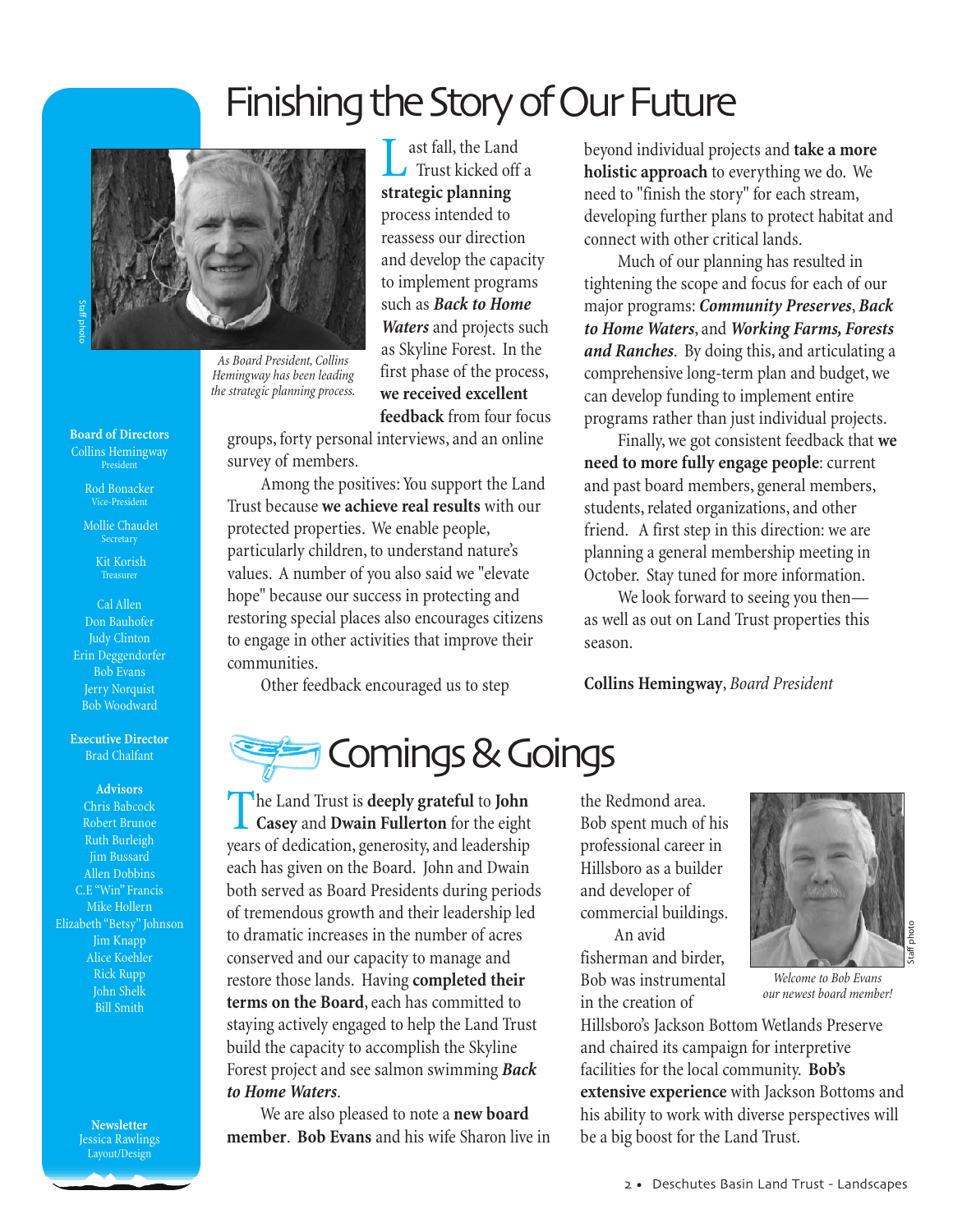

### Remembering Becky Johnson

This winter brought the passing of one of the Land Trust's grandest *Community Preserve* champions: **Becky Johnson**. She died in January at age 93 at her home in Redmond. Becky **was a tremendous supporter** of the Land Trust from the very beginning, and her efforts on behalf of our Metolius Preserve were key to our acquisition of the property.

Though we are saddened by the loss of Becky, we know **she would be proud** of the recent updates to **the Becky Johnson Nature Trail** at the Metolius Preserve. Last fall we reported on the



*Becky Johnson at the 2003 Metolius Preserve dedication.*

installation of new viewing platforms along Lake Creek. We also worked with **Trout Unlimited**,**J Bar J**, and numerous other Land Trust **volunteers** to finish the trail and connect it to the platforms and new bridges.

Finally, we are excited to report that new interpretive signs will be installed at the Preserve early this summer. Signs in the South Fork Kiosk will orient visitors to the Preserve and recognize those who contributed to the Metolius Preserve campaign. Additional signs will be placed on the new viewing platforms. One will tell the story of Lake Creek's salmon and the other of streamside vegetation and wildlife around the Preserve. We hope you'll get out and **visit Becky's trail this spring**!

### Metolius Restorative Thinning Nearing Completion



*Thinning underbrush at the Metolius Preserve.*

As you know, for the last year the Land Trust has **h** been knee deep in **restoring the forests of the Metolius Preserve**. Crews from Integrated Resource Management (IRM) and Melcher Logging have been thinning the overcrowded stands to create a mosaic of high, medium, and low densities—all with the goal of restoring wildlife habitat and oldgrowth ponderosa pine conditions.

To date, the **crews have completed both thinning and the mowing and grinding of slash, shrubs, and grand fir seedlings** in the **southern**

**2/3 of the Preserve**. This winter they've also done a lot of hand thinning and piling in the northern section of the Preserve and burned most of the piles. In spring we'll **seed** these burn sites with **native grasses**.

Later this year we will begin implementation of our **prescribed burning plan**. This plan calls for ground burning areas that have been thinned and mowed to help restore natural ecological functions. Be sure to **join a forestry tour this year to find out more** about these and other restoration activities at the Preserve.



#### **This spring at Camp Polk:**

**Watch** pygmy nuthatches as they vie for nesting cavities and employ unmated males to do the nesting work!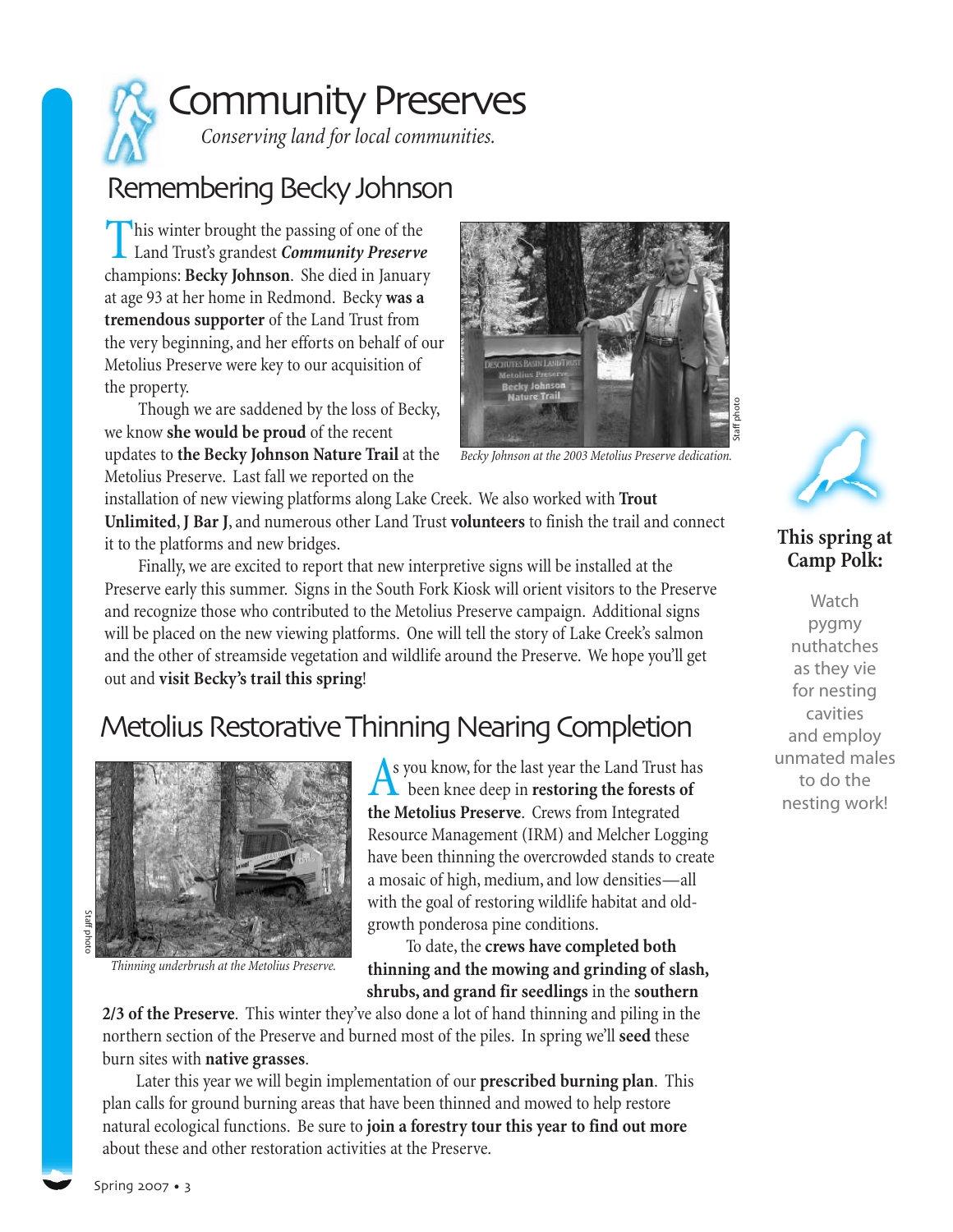# 2007 Land Trust Tours

Ecology Hike - Metolius Preserve April 14, 10AM-1PM with Paul Edgerton Explore the forest and plant ecology of the Metolius Preserve on this 3-4 mile moderate hike.

Geology & Fish Hike - Alder Springs April 20, 9AM-1PM with Travis Thornton & Brad Nye Visit the geologic past and explore current efforts to restore native fish on this 3-4 mile strenuous hike.

Biography of a Place - Camp Polk Meadow April 20, 1-3PM with Martin Winch Join a local author to explore the history and ecology of one of Central Oregon's oldest places.

Bird Walk – Rimrock Ranch April 21, 8-11AM with Norma Funai & Mary Crow Celebrate Earth Day with a bird walk at this private ranch with outstanding fish & wildlife habitat.

Bird Walk – Camp Polk Meadow April 28, 8:30-10:30AM with Norma Funai Bird your way around the meadow and wetlands of one of Central Oregon's birding hot spots.

Bird Walk – Indian Ford Meadow May 4, 8:30-10:30AM with Norma Funai Explore the meadow and creek bottom in search of warblers, rails and other feathered friends.

Whychus Restoration – Camp Polk Meadow May 8, 10AM-12PM with

Amanda Egertson & Ryan Houston Learn about plans for restoring 1.7 miles of Whychus Creek for salmon and steelhead.

Ecology Hike – Metolius Preserve May 11, 10AM-1PM with Paul Edgerton, Mary Crow & Amanda Egertson Explore the forest ecology and birds of the Metolius Preserve on this 3-4 mile moderate hike.

Bird Walk – Camp Polk Meadow May 12, 8:30-10:30AM with Norma Funai Bird your way around the meadow and wetlands of one of Central Oregon's birding hot spots.

Wildlife Walk – Camp Polk Meadow May 19, 9-11AM with Jim Anderson & Tom Rodhouse Join renowned naturalists to explore the wild side of Camp Polk Meadow.

> Bird Walk – Rimrock Ranch May 25, 8-11AM with Norma Funai Search for birds on this private ranch along Whychus Creek.

Fish Walk – Metolius Preserve June 2, 1-3PM with Rod Bonacker Learn about local efforts to bring salmon and steelhead back to their home waters.

Bird Walk – Rimrock Ranch June 12, 8-11AM with Mary Crow Search for birds on this beautiful private ranch along Whychus Creek.

Butterfly Walk – Metolius Preserve June 15, 12:30-2:30PM with Amanda Egertson Learn about the ecology and identification of all things fluttery.

Restoration & History Walk – Camp Polk Meadow June 16, 9-11AM with Joyce Padgham Explore the meadow while learning about its unique history and exciting future.

Family Birding – Camp Polk Meadow June 23, 9-11AM with Norma Funai Children and parents, come search for birds on a tour designed for families. Hands-on activities!

Plant Walk – Metolius Preserve June 23, 10AM-12PM with Paul Edgerton Catch the summer wildflowers and learn other plant ecology on this guided walk.

Camp Polk Meadow June 30, 9-11AM with Sherry and Larry Berrin Bird your way around the meadow and then stay and give something back to the land.

Bird Walk and Weed Pull -

**Advance registration is required, please call (541) 330-0017.** *and give something back to the land.*<br>Advance registration is required, please call (541) 330-0017.<br>Watch your mailbox in June for the July through September tour schedule!

**Explore one of the unique places we have conserved with a knowledgeable naturalist.**

**Land Trust Preserve Tours fill quickly, call us at (541) 330-0017 to register today! For more information visit www.deschutes landtrust.org**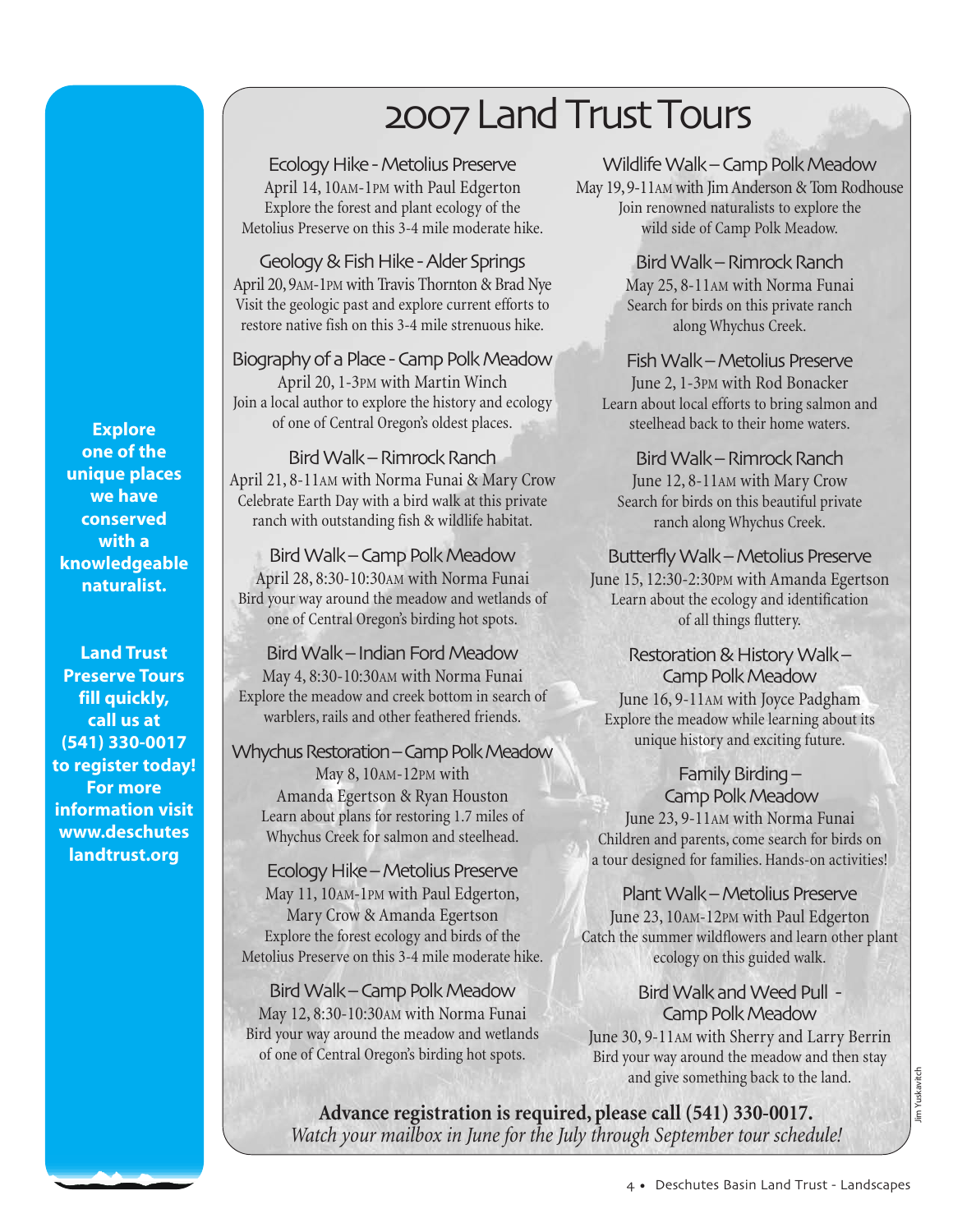# Get Outside and Give Back in 2007

*Volunteer for a 2007 work party! Register by calling (541) 330-0017. Join our volunteer email list contact sarah@deschuteslandtrust.org and learn about even more opportunities to give back.*

Indian Ford Meadow Earth Day Clean-up April 21, 10AM-12PM

Boyer Fence Pull May 5, 9AM-12PM

Indian Ford Meadow Weed Pull May 12, 9AM-12PM

Indian Ford Meadow Weed Pull May 30, 9AM-12PM

> Metolius Preserve Spring Trail Clean-up June 9, 9:30<sub>AM</sub>-12:30<sub>PM</sub>

Camp Polk Meadow Weed Pull June 15, 9AM - 12PM

Camp Polk Meadow Bird Walk and Weed Pull June 30, 9AM - 11AM birds, 11AM - 12PM weeds



*Homeschool students help with spring clean-up on the Becky Johnson Nature Trail at the Metolius Preserve.*

#### Adopt-a-trail

Want to help take care of a *Community Preserve*, but need to do it on your own time? Volunteer to adopt a trail! Simply visit your section of trail several times a season to help keep it clear of debris and weeds. To find out more, email amanda@deschuteslandtrust.org.



itaff photo

#### **Save the Date:**

Volunteer Happy Hour. May 24th 4-6PM

Visit www.deschutes landtrust.org/ specialevents.htm for details

## Dirty Half Trail Run - June 10, 2007



 $\ell$  hope you'll consider running the 2007 **Dirty Half Trail Run**. This great run, put on annually by the **FootZone**, is a fun run with proceeds going to a good cause—the Land Trust! Registration has expanded this year; but, if past years are any indication, you'll want to save your spot now. We'd love to see many Land Trusters running the race!

Not interested in running? **Volunteer to help out**! The Land Trust will be helping with aid stations and race-packet stuffing, so we'll need volunteers to make the event a success. Contact Sarah if you are interested in helping at (541) 330-0017 or sarah@deschuteslandtrust.org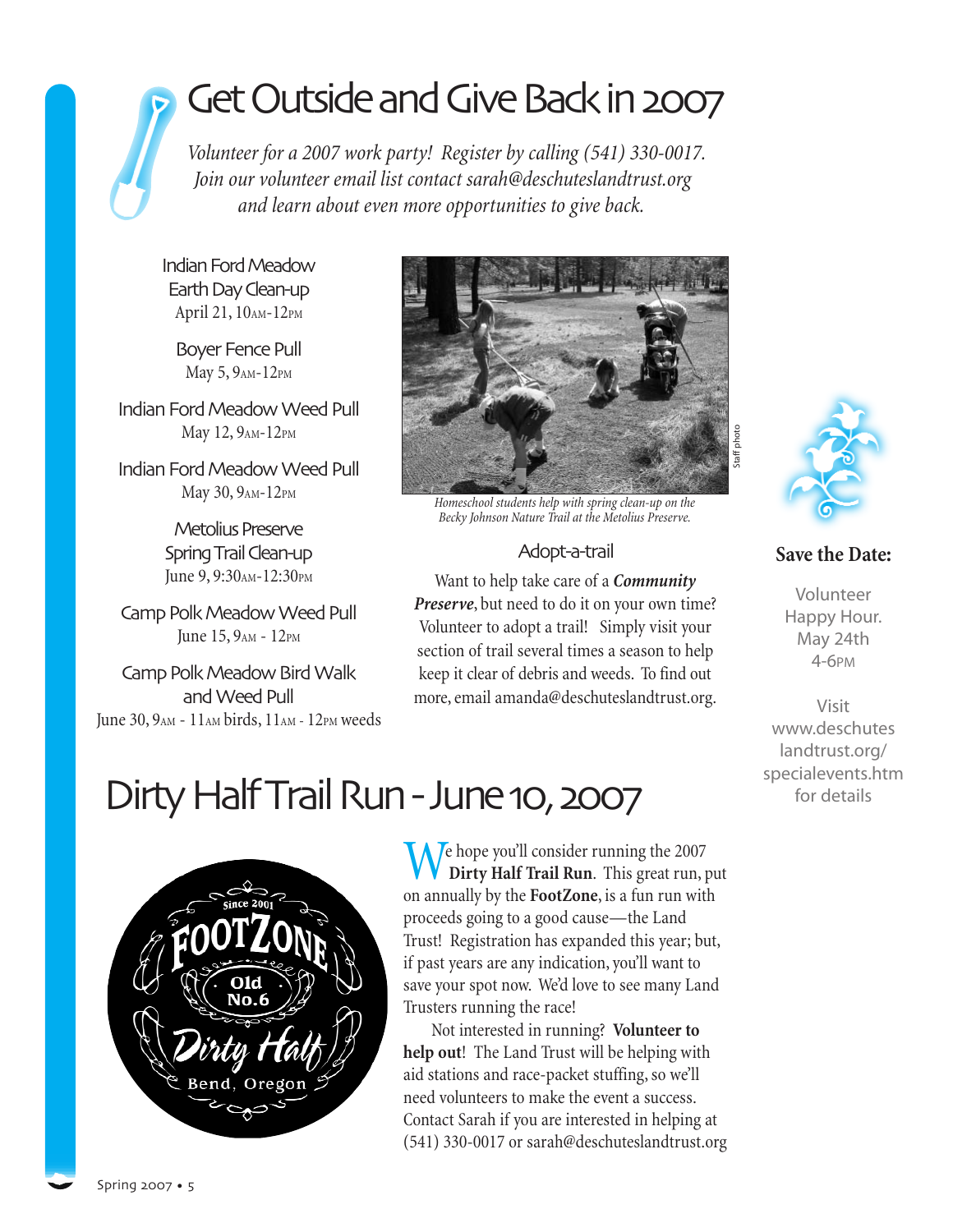

## Back to Home Waters

*Conserving habitat for returning salmon and steelhead.*

## Restoring Camp Polk's Whychus Creek



**M** ith several big *Back to Home Waters* projects recently completed, we thought an **update on the restoration** side of the program would be useful. At Camp Polk Meadow Preserve, the Upper Deschutes Watershed Council and the Deschutes National Forest are leading a team of professional hydrologists, botanists, and geologists to chart the restoration of **Whychus Creek**.

Plans at this point call for **returning the creek to its original channel** through the meadow (see map above). Whychus Creek is currently restricted to a straight and fast channel at the south edge of the meadow. Restoring it to its original channel would re-establish natural meanders, reconnect the creek with its historic floodplain, and **create much better fish habitat** than currently exists. It would also significantly increase the amount and quality of wetland and streamside habitat at the Preserve, benefiting many native plant and wildlife species.

As you can imagine, returning the creek to the meadow is anything but a small project. The restoration team is working on the particulars of this move and **we will likely see the restoration implemented in phases** over the next few years: 1) re-establishing the historic meadow channel, 2) establishing vegetation, and 3) finally returning water to the stream. Early this summer we will host an open house so folks can learn more about this project.

## Rimrock Ranch Restoration

he Land Trust has received **grants** from **Portland General Electric** and the **Bella Vista Foundation** to fund the design of a stream enhancement project at Rimrock Ranch. The Rimrock Ranch stretch of Whychus Creek, like the Camp Polk reach, was straightened and bermed by the Army Corps of Engineers following the 1964 flood. Unlike Camp Polk, however, Whychus Creek retained much of the original meander pattern that it had before the straightening effort. Our focus here will likely be on **restoring the large, pool-creating features**(boulders, fallen trees) that were removed during the straightening effort, but we'll know more once we've completed the **detailed survey and assessment work** funded by these grants.

Once again, our stream restoration partner,



*Whychus Creek through Rimrock Ranch has retained much of its original meander pattern.*

the Upper Deschutes Watershed Council, will head up the Rimrock Ranch project and will work with the landowners, local scientists, and the Land Trust to determine the best way to enhance stream habitat for returning salmon and steelhead. Stay tuned!

### **Breaking News:**

**Steelhead will be released in Whychus Creek this spring.**

**Visit www. deschutes landtrust.org/ BTHW for more info.**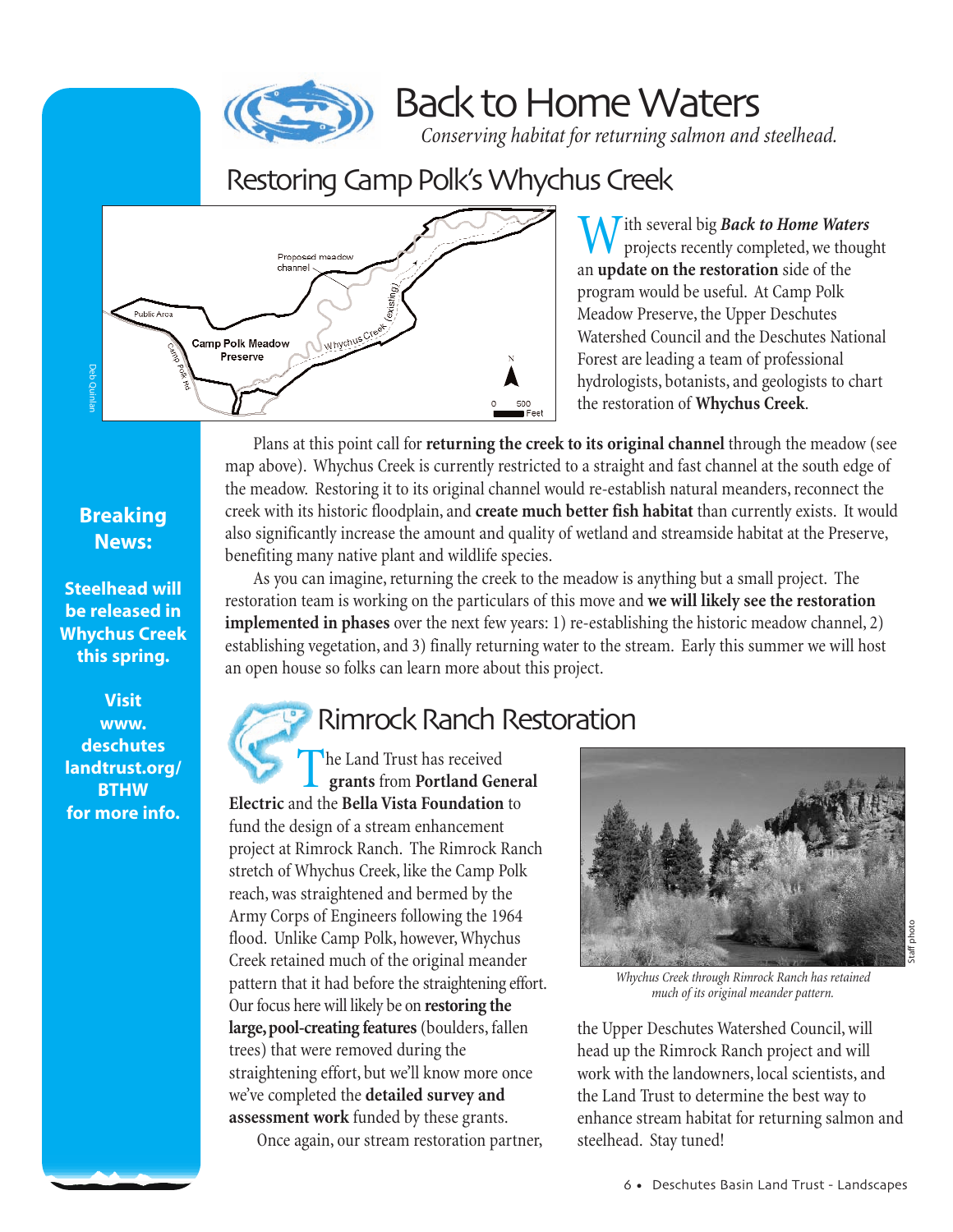# Skyline Forest update

early a year and a half has passed since the Land Trust first announced our intent to acquire **Skyline Forest**—the 33,000 acre

tree farm that reaches from Bend to Sisters. As you may recall, Fidelity National Financial acquired control last May of Skyline Forest and the 270,000 other acres in Central Oregon once owned by Crown Pacific. Since then,**the Land Trust** has been in a **continuing dialogue with the owners,** and our goal remains to **conserve every possible acre of Skyline Forest**.



*Three Creeks Butte as seen from the proposed Skyline Forest.*

Though the pace of this project ebbs and flows, protecting 33,000 acres takes time and requires a patient and focused effort. We are reminded that each of our major conservation projects has taken time to pull together. Skyline is turning out to be no different. We will be as persistent as we were with the Metolius Preserve, Rimrock Ranch and other projects.

In the meantime, with your help we'll **keep our eyes on the prize**—Oregon's first community forest, managed sustainably for our children and grandchildren. As with all Land Trust projects, it is **your support that assures each project's success**.

## Invest in the Future

*A planned gift to the Land Trust is the ultimate expression of commitment to land conservation in the fast-growing Deschutes Basin.*

### *Planned gifts:*

- Can be as simple as a sentence or two in your will.
- Can provide a substantial gift beyond your lifetime.
- Can take the form of charitable lead trusts, charitable gift annuities,
- life insurance, retirement assets or real estate.
- Can provide certain tax benefits.

For more information about investing in the future of the Land Trust, contact our planned-giving partner, The Oregon Community Foundation at 541-382-1170.



#### **Did You Know?**

The Land Trust has an e-newsletter. Sign-up for the Basin Banter monthly updates on Land Trust projects, opportunities and events!

Join today, email sarah@deschutes landtrust.org